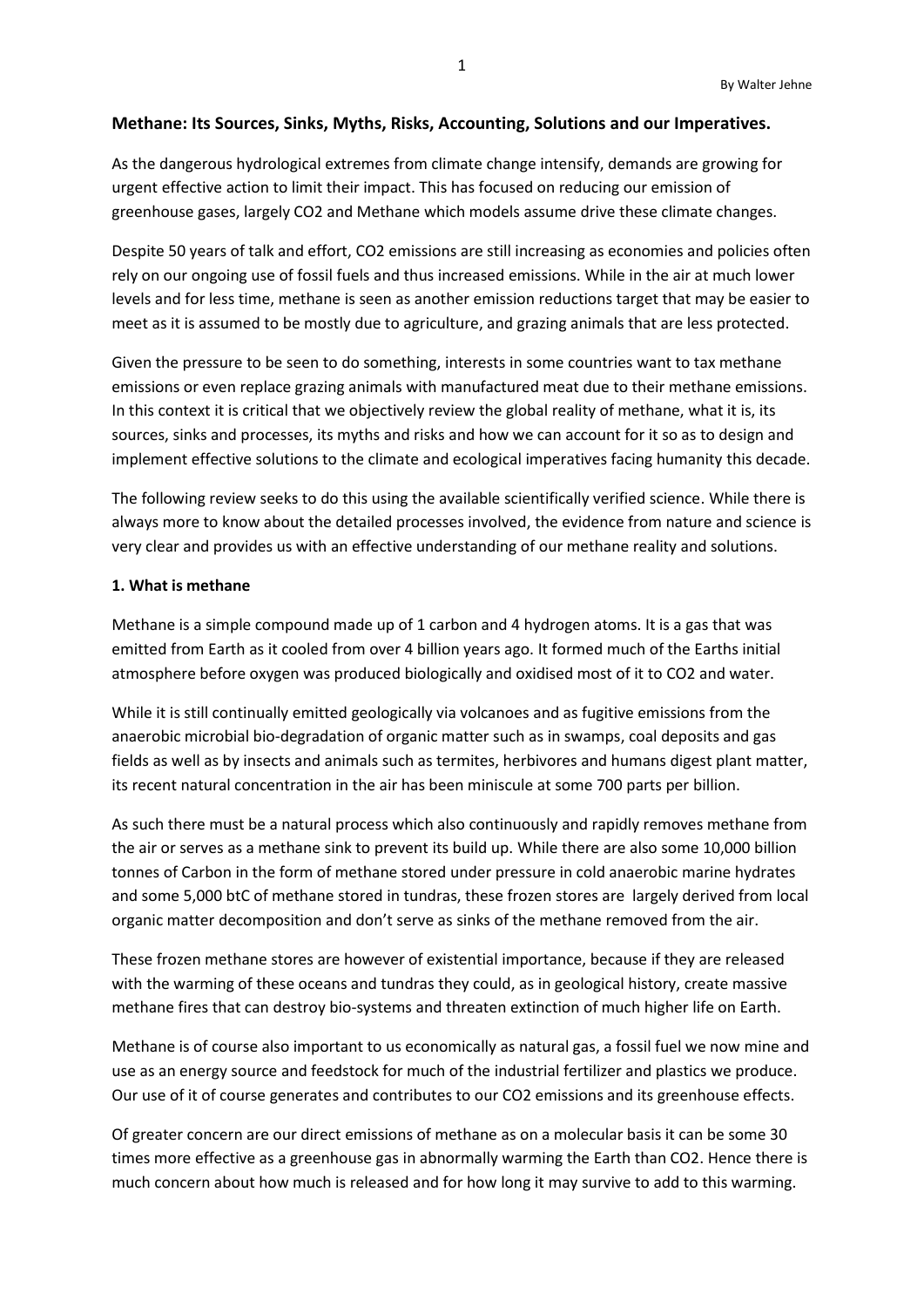## **2. The sources of methane contributing to the Earth's recent atmospheric levels.**

While only trace amounts of methane, some 700 ppb existed naturally in the Earth's atmosphere for most of its recent history; significant quantities of methane at up to 640 million tonnes per annum or 640 x 10 to the power 15 grams, were continuously being emitted into the atmosphere naturally from a wide range of geological and biological sources. These include ( UNEP Review 1990):

| Rice fields                        | 60-140    |
|------------------------------------|-----------|
| Natural wetlands                   | 40-160    |
| Landfill sites                     | 30-70     |
| Oceans                             | 15-35     |
| Intestine of ruminant herbivores   | 66-90     |
| <b>Termites</b>                    | $6-42$    |
| Natural gas exploration            | $30 - 40$ |
| Coal mining                        | 35        |
| <b>Biomass burning</b>             | 55-100    |
| Other non biogenic (ie geological) | $1 - 2$   |

These very low natural levels were understood to occur, despite these annual additions, due to natural processes or 'sinks' that were estimated to annually remove some 650 mt/an from the air and previous studies indicate could potentially oxidize and remove up to 2860 mt/an.

This natural source data is revealing as it indicates that most of the current methane emissions come from microbial not geological sources and that wetlands including rice farming and the burning of biomass that we largely control are the major sources. Similarly our landfill waste disposal sites.

While ruminants emitted 10-15% of the total, this production needs to be proportioned as to what comes from residual wild herbivores, naturally grazed animals and the up to 90% of industrial milk and meat animals that are raised in concentrated animal farms and fed largely on grains not grass.

As herbivores that evolved eating grass often can not optimally digest starch from their feed grain they convert more of this into methane than animals on their natural cellulose based grass diets. Similarly while the dung of pasture raised animals is naturally rapidly incorporated into soils where it is oxidised with minimal methane emissions, much of the carbon in dung is converted into methane in the anaerobic effluent pools generated under these intense industrial animal farming practices.

As the regional variance in these proportions and from these feeding and dung practices is large, all herbivores must not be treated as having similar methane emissions under the same policy or taxes. Natural pasture raised herbivores may be contributing less than a third or 5% to the total emissions. Each of these radically different industry components needs to fully account and pay for their emissions and impacts and not be cross subsidised by other components or the wider public.

While the above detail the baseline data prior to 1990, methane levels have risen abnormally since then to some 1600 ppb in the 1990s and 2400 ppb from 2010. Science has confirmed these to be due to increased fugitive emissions from the expansion of natural gas exploration and extraction. The impact and cost of these increased methane emissions must similarly been met by this industry, and not blamed on or subsidised by other methane sources under invalid generic policies or taxes.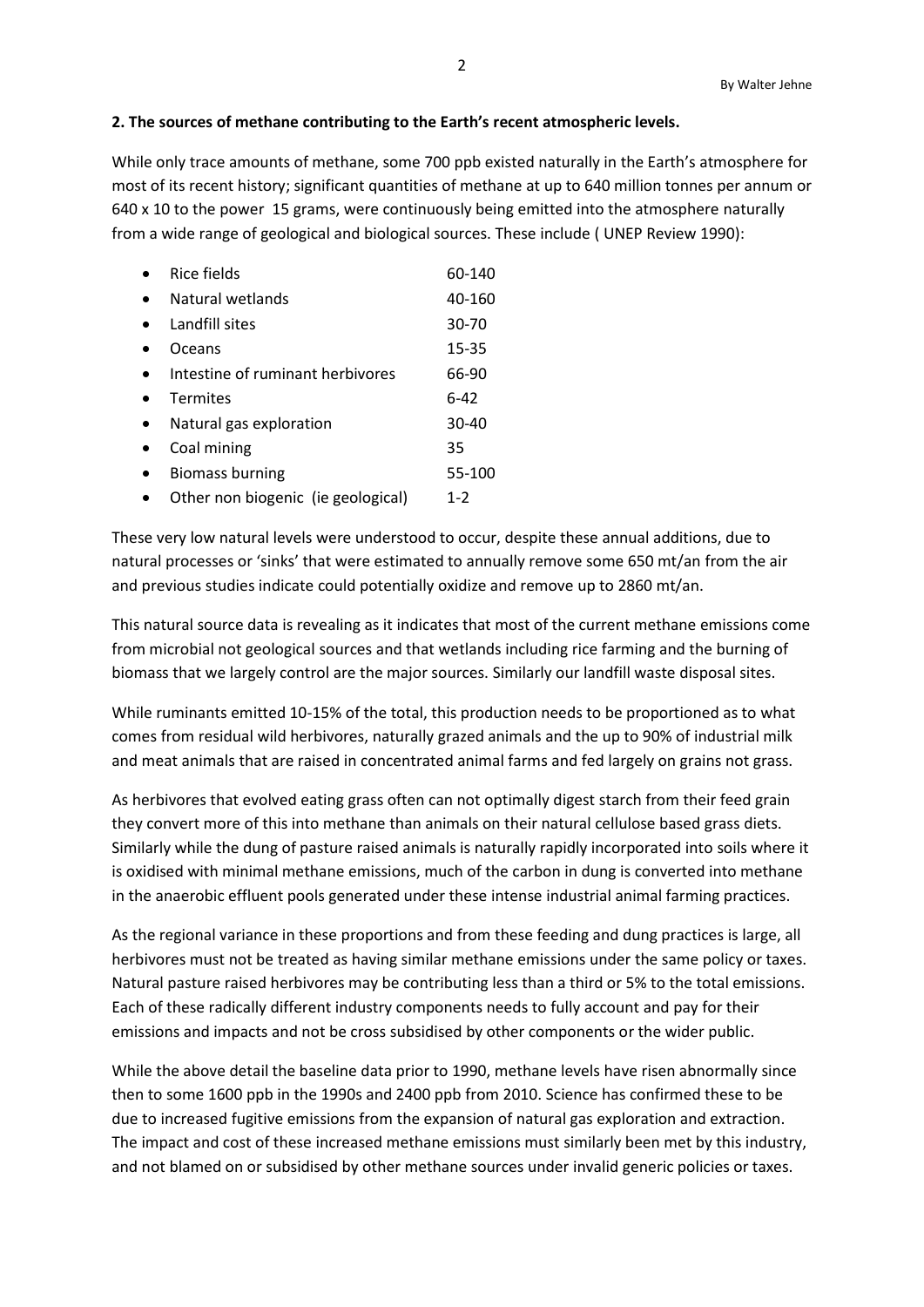#### **3. The processes and sinks for removing methane and it risks and impacts from the atmosphere.**

The simple reality that methane levels were naturally so low at some 700 ppb despite their annual emission of some 650 mt dictates that there must be a significant natural process that removes it.

Science has long confirmed that this removal occurs via the rapid photo-oxidation of methane into CO2 and water largely by hydroxyl (OH-) ions formed when sunlight converts molecules of water vapour into hydroxyl ions and ozone via complex physical-chemical reactions in the lower air. While some of these complex reactions may warrant further study their existence or role is not in dispute. In fact this process and these hydroxyl ions are critical in removing carbon pollutants from the air.

Studies indicate that these processes can also occur rapidly, within seconds, and partly account for the inability to record the presence of either methane molecules or hydroxyl ions in many field sites.

Given that methane, water vapour and sunlight all need to be present at the same time and space for this reaction to occur, it may be significant that this occurs consistently naturally as ruminating cows lying in the sun exhale water vapour and methane into the air. As the essential co-existence of sunshine, methane and water vapour does not occur in most experimental or industrial settings, this explains some of the variability and uncertainty about the operations of this process.

As with most chemical reactions and processes, it is not simply the reagents that matter but the correct conditions in time, space and initiation energy need to be created for that reaction to occur. Studies, experiments and industrial settings without these correct conditions will by definition not benefit from and discount such methane removal or sink processes. Conversely our informed creation of the correct condition can allow them to occur naturally; negating our methane problem.

Much of the difficulty and uncertainty about confirming the sink for methane may also arise from the term and attempts to find some fixed methane compound. As the 'sink' for methane is the CO2 and water it is converted into which are both already ubiquitous, they mask finding this compound. Given that sunshine, water vapour and the production of hydroxyl ions is also ubiquitous, involved in many reactions and disappears within seconds, it is difficult to document its rapid oxidative role.

While the above focuses on the natural processes that can remove the methane produced by grazed ruminants rapidly from the air, they are also likely to operate to various degrees to oxidize the methane produced from many of the other biological sources such as wetlands and rice farming. They may be far less effective at doing this for other sources such as landfills, dry termite habitats, fire emissions, mining and industrial sites where these water, time and space criteria are not met.

The design of methane reduction strategies for such sources may need to create these conditions. This could be as simple as regenerating grasslands able to sustain the natural herbivore processes.

The design of effective methane removal processes and sinks also needs to consider other natural processes including the role of soil microbes that are able to oxidize methane as their energy source. Such methanotrophs are common in many soils particularly those with anaerobic micro-sites where methane may be produced and convert most of this into CO2 and water before it leaves the soil. While such soils produce methane internally they do not normally emit much into the air. As the tundras warm they will emit vastly more methane well beyond the capacity of soil methanotrophs to oxidise it. Only hydroxyl ions have a chance of doing this, provided we enable them to do so.